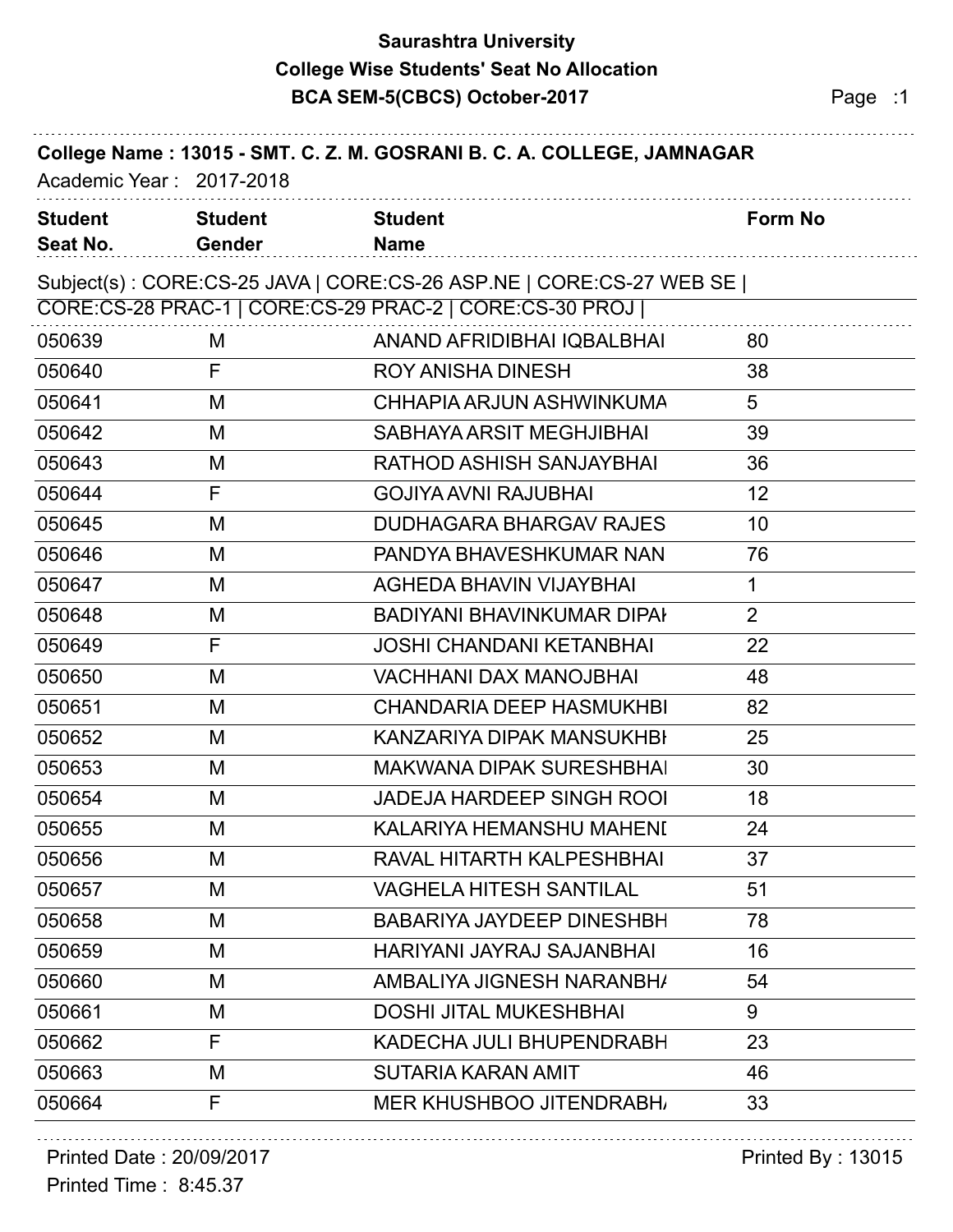## **Saurashtra University BCA SEM-5(CBCS) October-2017** Page :2 **College Wise Students' Seat No Allocation**

| College Name: 13015 - SMT. C. Z. M. GOSRANI B. C. A. COLLEGE, JAMNAGAR<br>Academic Year: 2017-2018 |                                 |                                  |                |  |  |
|----------------------------------------------------------------------------------------------------|---------------------------------|----------------------------------|----------------|--|--|
| <b>Student</b><br>Seat No.                                                                         | <b>Student</b><br><b>Gender</b> | <b>Student</b><br><b>Name</b>    | <b>Form No</b> |  |  |
| 050665                                                                                             | F                               | . KIRAN KUMARI.                  | 28             |  |  |
| 050666                                                                                             | F                               | SANGHANI KRINA MAHESHBHA         | 40             |  |  |
| 050667                                                                                             | M                               | SODHA KULDEEPSINH NARENI         | 43             |  |  |
| 050668                                                                                             | M                               | <b>GUSANI MAYANK RAJESH</b>      | 15             |  |  |
| 050669                                                                                             | M                               | <b>DATTANI MEEET ASHOKBHAI</b>   | $\overline{7}$ |  |  |
| 050670                                                                                             | M                               | YADAV MEENAKSHI RAJENDRA         | 53             |  |  |
| 050671                                                                                             | M                               | DHINOJA MEET VINODBHAI           | 8              |  |  |
| 050672                                                                                             | F                               | PATEL MEGHA ASHWINBHAI           | 34             |  |  |
| 050673                                                                                             | M                               | <b>VALA MILAN DEVJIBHAI</b>      | 52             |  |  |
| 050674                                                                                             | F                               | <b>KAPURIYA MONIKA MANSUKHB</b>  | 26             |  |  |
| 050675                                                                                             | F                               | <b>CHAUHAN NIRALI HASMUKHBH</b>  | 17             |  |  |
| 050676                                                                                             | M                               | <b>MANDLI NIRAV VIJAYBHAI</b>    | 32             |  |  |
| 050677                                                                                             | M                               | SOJITRA NITINKUMAR HARSHE        | 44             |  |  |
| 050678                                                                                             | M                               | CHHEDA PARAS KUMAR SHANT         | 6              |  |  |
| 050679                                                                                             | M                               | <b>BHEDA PARTH DEEPAK</b>        | $\mathfrak{S}$ |  |  |
| 050680                                                                                             | M                               | <b>VADOR PARTH JITENDRABHAI</b>  | 50             |  |  |
| 050681                                                                                             | M                               | KAGATHARA PIYUSHKUMAR PF         | 79             |  |  |
| 050682                                                                                             | M                               | <b>JADEJA PRUTHVIRAJSINH ANO</b> | 20             |  |  |
| 050683                                                                                             | F                               | PEDHADIYA RADHIKA PARVINB        | 35             |  |  |
| 050684                                                                                             | M                               | <b>LUNAGARIYA RAHUL CHAMANE</b>  | 29             |  |  |
| 050685                                                                                             | M                               | CHUDASAMA RAJ NARENDRAB          | 81             |  |  |
| 050686                                                                                             | M                               | TANWANI RAJKUMAR ASHOKKI         | 47             |  |  |
| 050687                                                                                             | F                               | <b>SIGROHA RAKSHIKA DILAWAR</b>  | 42             |  |  |
| 050688                                                                                             | M                               | SAYANI RAMIZ HAMID BHAI          | 41             |  |  |
| 050689                                                                                             | M                               | <b>JADEJA RATANRAJSINH JANAK</b> | 19             |  |  |
| 050690                                                                                             | F                               | <b>GOSWAMI REEMA VIJAY KUMAL</b> | 14             |  |  |
| 050691                                                                                             | M                               | . SACHIN KHATRI .                | 27             |  |  |
| 050692                                                                                             | M                               | <b>GOSRANI SAJAN SURESH</b>      | 13             |  |  |

#### Printed Time : 8:45.37 Printed Date : 20/09/2017 **Printed By : 13015**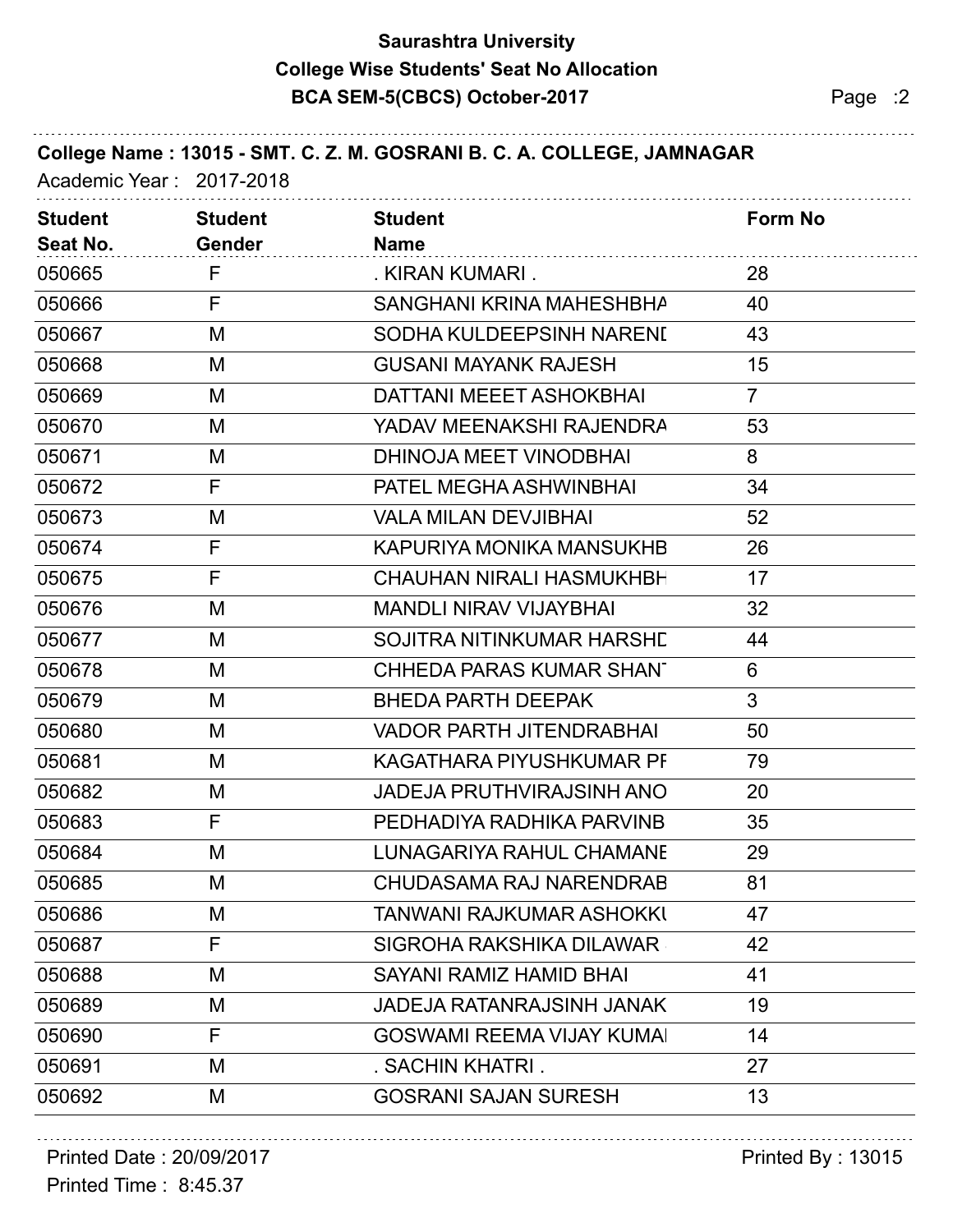# **Saurashtra University BCA SEM-5(CBCS) October-2017** Page :3 **College Wise Students' Seat No Allocation**

|                            | Academic Year: 2017-2018        | College Name: 13015 - SMT. C. Z. M. GOSRANI B. C. A. COLLEGE, JAMNAGAR |                   |
|----------------------------|---------------------------------|------------------------------------------------------------------------|-------------------|
| <b>Student</b><br>Seat No. | <b>Student</b><br><b>Gender</b> | <b>Student</b><br><b>Name</b>                                          | <b>Form No</b>    |
| 050693                     | F                               | <b>JHAVERI SNEHA DIPAK</b>                                             | 21                |
| 050694                     | F                               | SOLANKI TWINKLE KALPESHKL                                              | 45                |
| 050695                     | F                               | CHAVDA UPASANA NATHABHAI                                               | $\overline{4}$    |
| 050696                     | M                               | <b>MANDAVIYA VATSAL NITINBHAI</b>                                      | 31                |
| 050697                     | M                               | <b>GOHIL VISHAL JAYSUKHBHAI</b>                                        | 11                |
| 050698                     | M                               | <b>VADHER VISHAL RANJITSHIH</b>                                        | 49                |
| 050699                     | M                               | <b>VADHER YOGIRAJSINH ANIRUL</b>                                       | 77                |
| CORE:CS-30 PROJ            |                                 | Subject(s): CORE:CS-25 JAVA   CORE:CS-26 ASP.NE   CORE:CS-27 WEB SE    |                   |
| 050700                     | M                               | <b>SOLANKI RAHUL LALJI BHAI</b>                                        | 73                |
|                            |                                 | Subject(s): CORE:CS-25 JAVA   CORE:CS-26 ASP.NE   CORE:CS-27 WEB SE    |                   |
| 050701                     | M                               | AGHEDA NIRAV PRAMODBHAI                                                | 58                |
|                            |                                 | Subject(s): CORE:CS-26 ASP.NE   CORE:CS-27 WEB SE                      |                   |
| 050702                     | M                               | <b>TRIVEDI DEEP HARISH</b>                                             | 74                |
|                            |                                 | Subject(s): CORE:CS-25 JAVA   CORE:CS-27 WEB SE                        |                   |
| 050703                     | M                               | <b>JADAV RAVI HASMUKHBHAI</b>                                          | 57                |
|                            |                                 | Subject(s): CORE:CS-25 JAVA   CORE:CS-26 ASP.NE                        |                   |
| 050704                     | M                               | <b>JADEJA RONAK TAKHUBHA</b>                                           | 65                |
| 050705                     | M                               | VADHIA SUMIT ARJAN BHAI VAI                                            | 75                |
|                            |                                 | Subject(s): CORE:PROGRAM C#   CORE:NETWORK TECH                        |                   |
| 050706                     | M                               | <b>DANGAR ANKIT DINESHBHAI</b>                                         | 59                |
| Printed Time: 8:45.37      | Printed Date: 20/09/2017        |                                                                        | Printed By: 13015 |